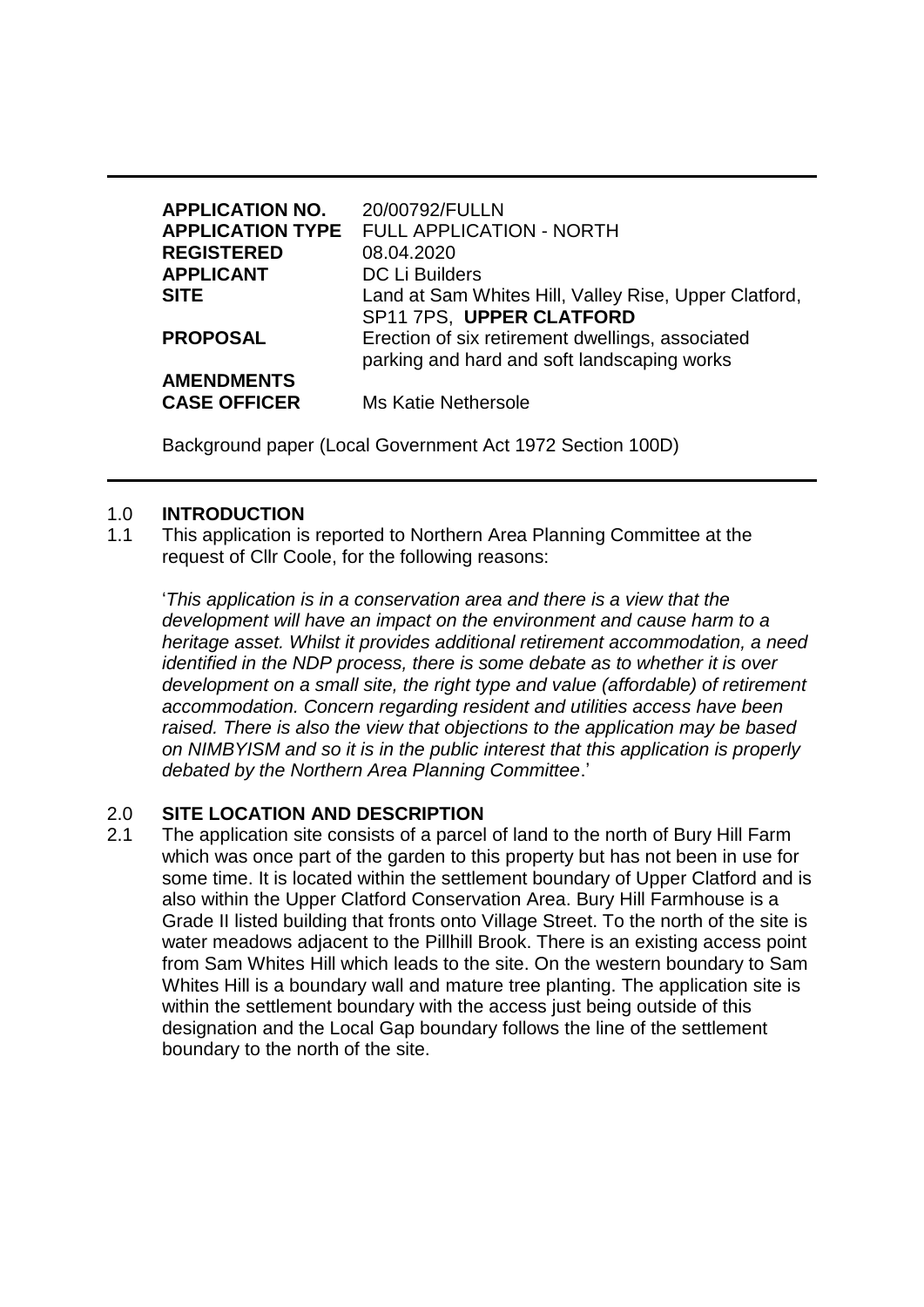## 3.0 **PROPOSAL**

- 3.1 It is proposed to construct a total of 6 dwellings with associated car parking and landscaping. The dwellings would be comprised of 2 x one bedroom and 4 x two bedrooms and would be a mix of single and two storey in height. The application states that the dwellings would be retirement homes. The existing access from Sam Whites Hill would be utilised to serve the site which would lead to a car parking area. The homes would be arranged in a courtyard style with landscaping to the central part and communal gardens.
- 3.2 The proposed dwellings would be located to the north of Bury Hill Farmhouse and would be positioned within the existing walled garden. They would be set in three blocks in a courtyard formation with two blocks to the north of the site and one to the south of the site. The southern block would be positioned about 7.6 metres from Bury Hill Farmhouse. The existing flint and brick wall to the boundary with Sam Whites Hill would be retained as well as the existing planting which would provide a levels of screening from public viewpoints.

### 4.0 **HISTORY**

4.1 None relevant.

## 5.0 **CONSULTATIONS**

- 5.1 **Archaeology**  No objection.
- 5.2 **Ecology** No objection.

### 5.3 **Highways** – Objection:

No objection to the use of the existing access or intensification of the access, however objection to the refuse collection arrangements.

### 5.4 **Landscape** – No objection.

The site sits within the Upper Clatford Conservation Area, along the northern edge of the settlement boundary. There are two public rights of way in close proximity to the south of the site. Due to the existing built form and mature vegetation, there would be no views from these routes.

Views from Sam Whites Hill are screened by mature vegetation behind the existing character flint wall and mature vegetation behind the wall. To the north the site is partially screened by mature tree vegetation, however it is noted the majority of these trees are Ash (Fraxinus excelsior) which are showing signs of Ash Dieback or the trees are already dead. Although this area is not within the red line boundary, it does sit within the applicant's blue line. Further mitigation planting will be required within this area to retain the softer green boundary and break up the view of the site from the north.

### 5.5 **Conservation** – Objection:

The site is a partially walled garden to the north of Bury Hill Farmhouse. An area of orchard from as early as 1733 at least, it has been a garden from at least as early as 1842, the date of the tithe map. The 1873 OS map shows it laid out with paths. The space has an historic connection with the farmhouse.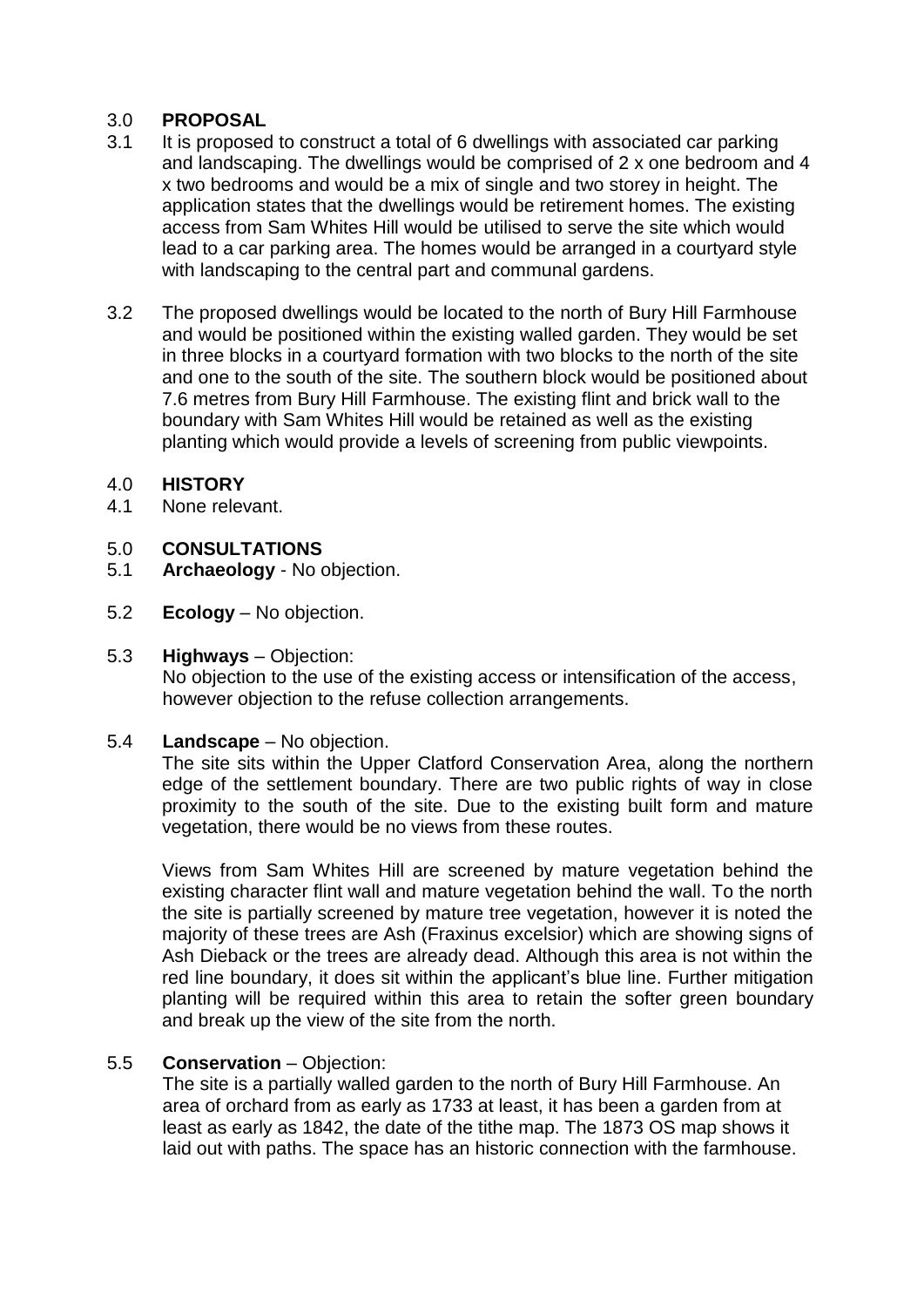This is visual and functional, if not one based on formal design. The latter is typical of farmhouses of this type, which normally have only one formal elevation, facing the road. From within the site, the character of an enclosed garden at the rear of the house remains strong. The former third wall on the east side, demolished a few years ago, without listed building consent, was probably of mid C20 date. It may have been built when the former outbuildings which formed the eastern boundary of the site, were largely demolished.

The house and garden are inter-visible. The views of the garden from the house and in the opposite direction remain evident. The connection between the houses is an historic one, depending on the function of the garden for the use and benefit of the house, which contributes to the significance of the heritage assets. The historic garden space which forms the bulk of the development site retains its character as a walled garden (partly walled in this case). The result of all this would be harm to the significance, at the high end of 'less than substantial', of this length of wall as a heritage asset.

In conclusion, in general this proposal is considered less harmful to the heritage assets affected than previous proposals, however there remain concerns. The concerns lie with the proposed building along the northern boundary against the cob wall; the encroaching of a new building on the east side of the garden; and the size of the buildings, in particular the two storey element.

### 6.0 **REPRESENTATIONS** Expired 18.05.2020

- 6.1 9 letters of objection from the occupiers of Bury Hill Farmhouse, 5 Bury Hill Farm, 7 Bury Hill Farm, The Maltings Balksbury Hill, Wressle Cottage Foundry Road, Copthall Place, 1 The Green, Kingfishers Balksbury Hill, and 6 Bury Hill Farm on the following grounds:
	- Lack of consultation by the developer prior to submitting application.
	- Adverse impact on the character of the listed building and conservation area.
	- Additional traffic and intensification of access and lack of visibility at access point.
	- Concern about access for refuse vehicles.
	- Concern about local drainage system becoming overloaded as a result of the development.
	- Concern about impact on adjacent water meadow and potential flooding.
	- Impact on the local gap.
	- Concern about impact on the adjacent SINC.
	- Housing not needed as there is a 5 year housing supply.

### 7.0 **POLICY**

7.1 Government Guidance

National Planning Policy Framework (NPPF) National Planning Practice Guidance (NPPG)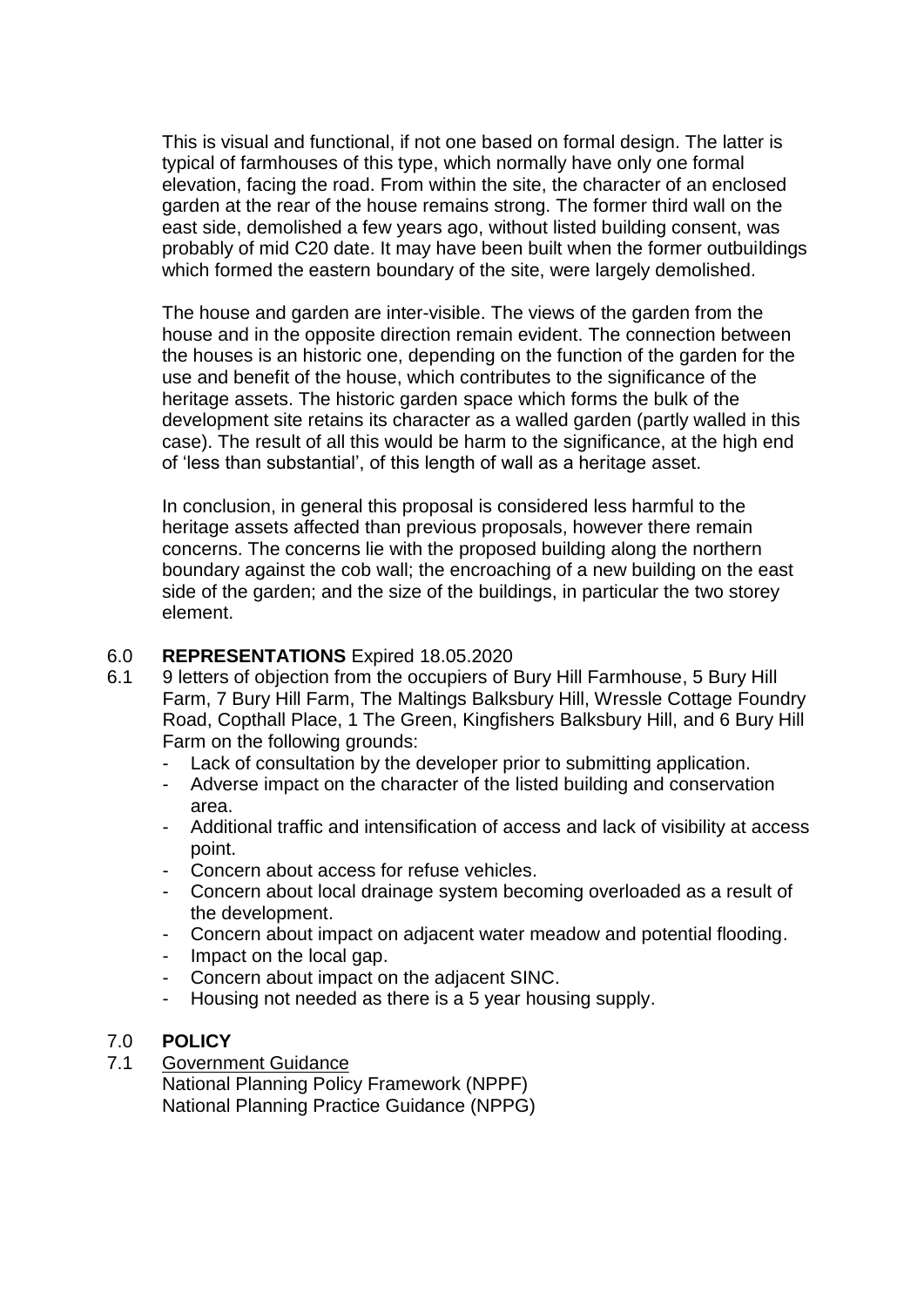## 7.2 Test Valley Borough Revised Local Plan (2016)(RLP)

- COM2: Settlement Boundary E1: High Quality Development in the Borough E2: Protect, Conserve and Enhance the Landscape Character of the Area E3: Local Gaps E5: Biodiversity E7: Water Management E9: Heritage LHW4: Amenity T1: Managing Movement T2: Parking Standards
- 7.3 Supplementary Planning Documents (SPD) Upper Clatford and Anna Valley Village Design Statement Goodworth Clatford and Upper Clatford Conservation Appraisal

# 8.0 **PLANNING CONSIDERATIONS**

- 8.1 The main planning considerations are:
	- Principle of Development
	- Impact on the Character and Appearance of the Area
	- Biodiversity
	- Amenity
	- Highways and Parking
	- Nutrient Neutrality
	- Other Issues

# 8.2 **Principle of Development**

The application site is within the settlement boundary of Upper Clatford and therefore having regard to policy COM2 development and redevelopment will be permitted provided that it is appropriate to the other policies of the Revised Local Plan.

# 8.3 **Impact on the Character and Appearance of the Listed Building and Character of the Conservation Area**

Policies E1 and E2 of the RLP seek to ensure that development is of high quality and should integrate, respect and complement the character of the area. It should not detract from the dominance of, or interrupt important views of, key landmark buildings or features.

- 8.4 As the application site is located within a conservation area and adjacent to a Grade II listed building (Bury Hill Farmhouse) it is important to consider the proposal against policy E9 of the RLP. This policy states that development affecting a heritage asset will be permitted provided that it would make a positive contribution to sustaining or enhancing the significance of the heritage asset taking into account of its character, appearance and setting.
- 8.5 Local Planning Authorities are also required to have special regard to the desirability of preserving listed buildings or its setting or any features of special architectural or historic interest which it possesses as set out in Section 66 (1) of the Planning (Listed Buildings and Conservation Areas) Act 1990.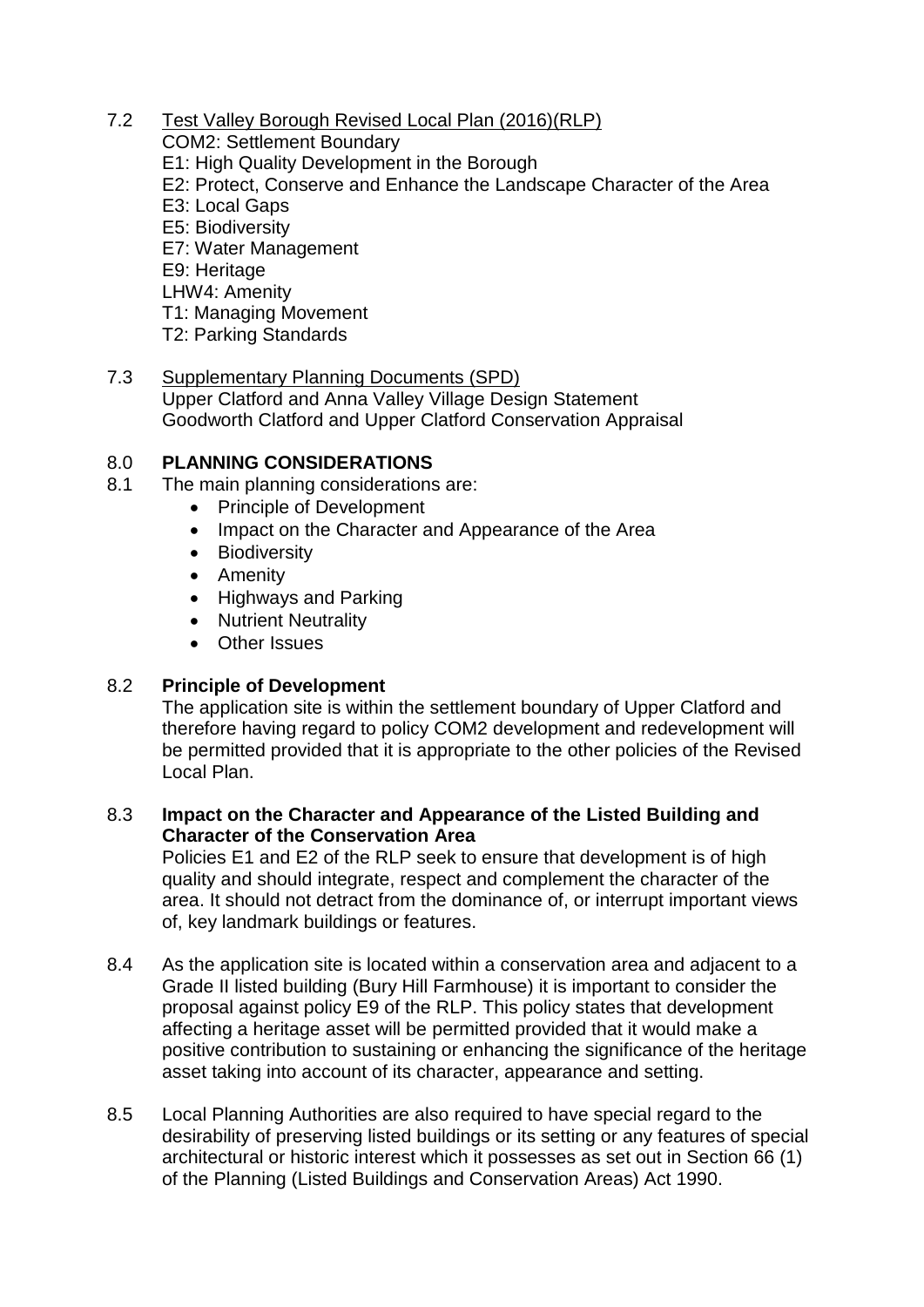- 8.6 The application site was formerly an orchard and then a garden, in association with Bury Hill Farmhouse. This space has a visual and functional historic connection with this heritage asset and as such developing this site would have an impact on the significance and setting of this heritage asset. The house and garden are inter-visible with the application site retaining its character as a walled garden. It is considered that through the introduction of new housing into this open undeveloped space the proposed development would visually obscure this relationship generating an adverse impact upon the historic farmhouse and thereby diminishing the significance of this heritage asset.
- 8.7 The proposed development would also have an adverse impact on the historic cob wall along the north boundary of the application site, which forms part of the listing description of the farmhouse. This wall would be obscured as a result of the proposed development and the proposed dwellings would obscure views of this wall from the garden. The wall would lose its character as a garden wall as a result of the proposed development and therefore its significance would be harmed.
- 8.8 Historically the farmhouse would have had outbuildings including a stable and coach house, however it is not likely that they would have been of the scale of that which is proposed and would not have faced onto a walled garden. They would more usually be grouped around a yard; their function being quite separate from that of the garden. The scale of the proposed dwellings would not reflect the character of the type of historic buildings you would normally see in connection with farmhouses of this age.
- 8.9 The application site is wholly within the Upper Clatford Conservation Area. The Goodworth Clatford and Upper Clatford Conservation Area Appraisal identifies Bury Hill Farmhouse as a key building within this. The harm to this building is assessed in preceding paragraphs. Although there is undoubtedly some significant screening of the site by planting, which is proposed to be reinforced, and existing boundary walls, the roofs of the proposed dwellings would be visible. The application site forms an important visual transition from the countryside to the built up part of the Upper Clatford Conservation Area and the proposed development would interrupt this transition and thereby detract from the open character of the Conservation Area in this location.
- 8.10 It is acknowledged that there would be some public benefits to the proposed scheme such the provision of additional housing for the retired population. There is an identified need for this type of accommodation within the information submitted with the application. It is also noted that the proposal would generate local employment during construction. However these are considered to be limited in scale and commensurate with the number of units that the proposal would provide. As such, it is considered that these benefits do not outweigh the harm to the heritage assets identified above.
- 8.11 It is noted that concern has been raised from third party correspondence regarding the impact that the development would have on the local gap. The application site lies adjacent to but outside of the local gap .The development is therefore not considered to conflict with policy E3.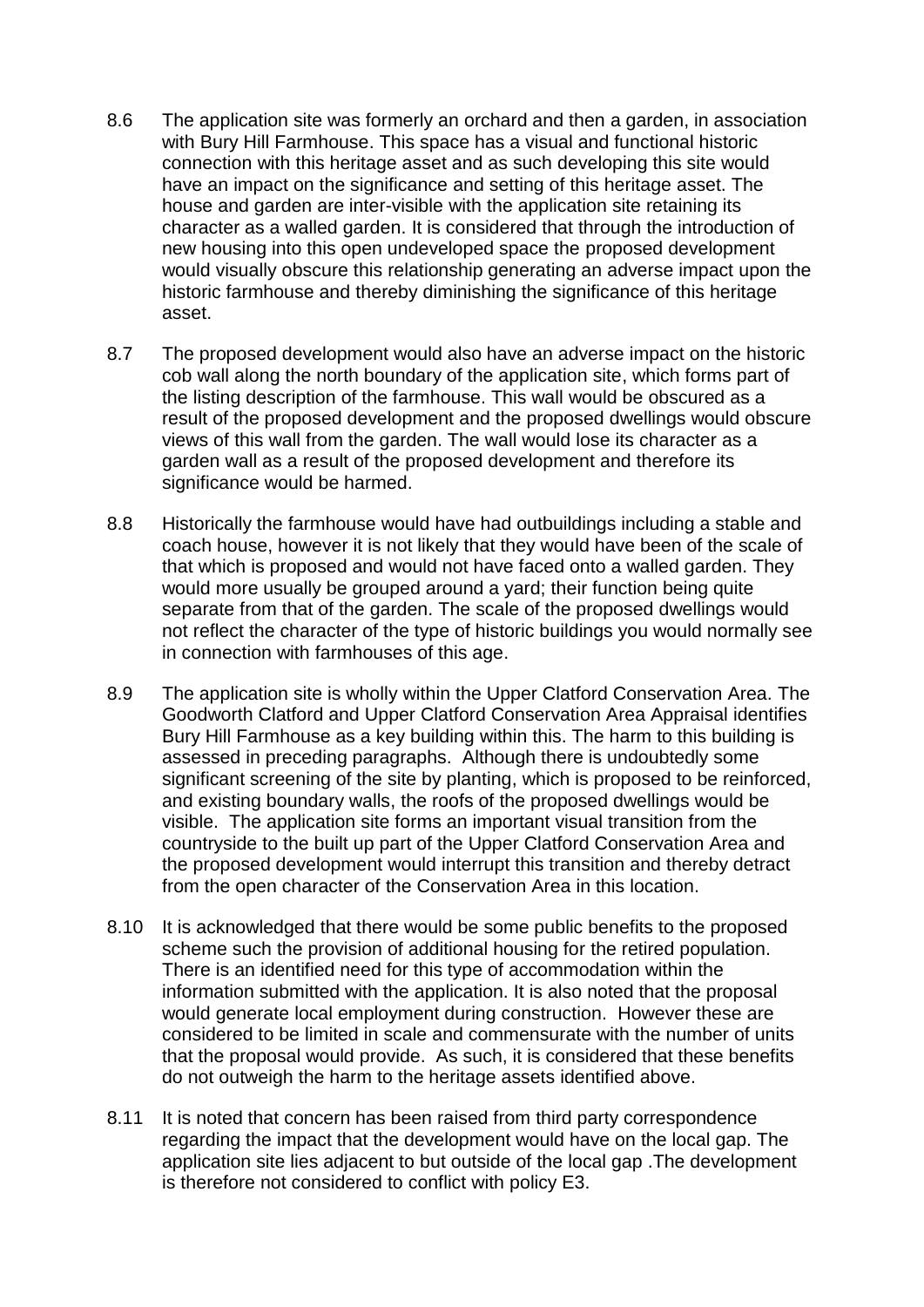- 8.12 Whilst it is acknowledged that the landscape officer has raised no objections and has concluded that the proposal would not have an adverse impact on the landscape character there are wider concerns over the effect of the proposal on the setting of the listed building and in the wider conservation area.
- 8.13 In conclusion, the scale of the proposed dwellings, in particular the two storey element, would not reflect the type of buildings that one would see in relation to a farmhouse of this age and type. It is considered that the proposed development would result in less than substantial harm to the significance of both the listed building and the conservation area. It is considered that the harm as a result of the impact on the listed building and conservation area would not be outweighed by the identified public benefits of the scheme. Therefore the development would conflict with policies E1, E2 and E9 of the RLP.

### 8.14 **Biodiversity**

Policy E5 of the RLP seeks to ensure that development does not impact on the site's biodiversity. The application has been supported by a Design and Access Statement that confirms that the existing boundary planting would be retained and protected. The application has been reviewed by the Ecology Officer who has concluded that due to the development not affecting older trees or structures it is considered that bats would not be put at risk as a result of the proposed development. The Design and Access Statement also confirms that the existing grass is well maintained and therefore it is unlikely that there are any reptiles present on the site. The Ecology Officer has therefore not raised any concerns about the proposed development impacting on biodiversity and therefore there would be no conflict with policy E5.

- 8.15 It is noted that the site is adjacent the water meadows along the Pillhill Brook, however the application site does not encroach onto these water meadows and therefore there would be no additional risk to flooding in accordance with policy E7 of the RLP. There is also concern about the development impacting on the SINC, however the Ecology Officer has been consulted and has not raised any concerns regarding impact on this designation. It is not considered that the development would have any impact on the SINC as there is a considerable distance (approximately 380 metres) between the application site and this designation.
- 8.16 In conclusion it is considered that the proposed development would not have a detrimental impact on local biodiversity in accordance with policy E5 of the RLP.

### 8.17 **Amenity**

Policy LHW4 of the RLP seeks to ensure that development provides for the privacy and amenity of those that occupy the site and also those that neighbour it.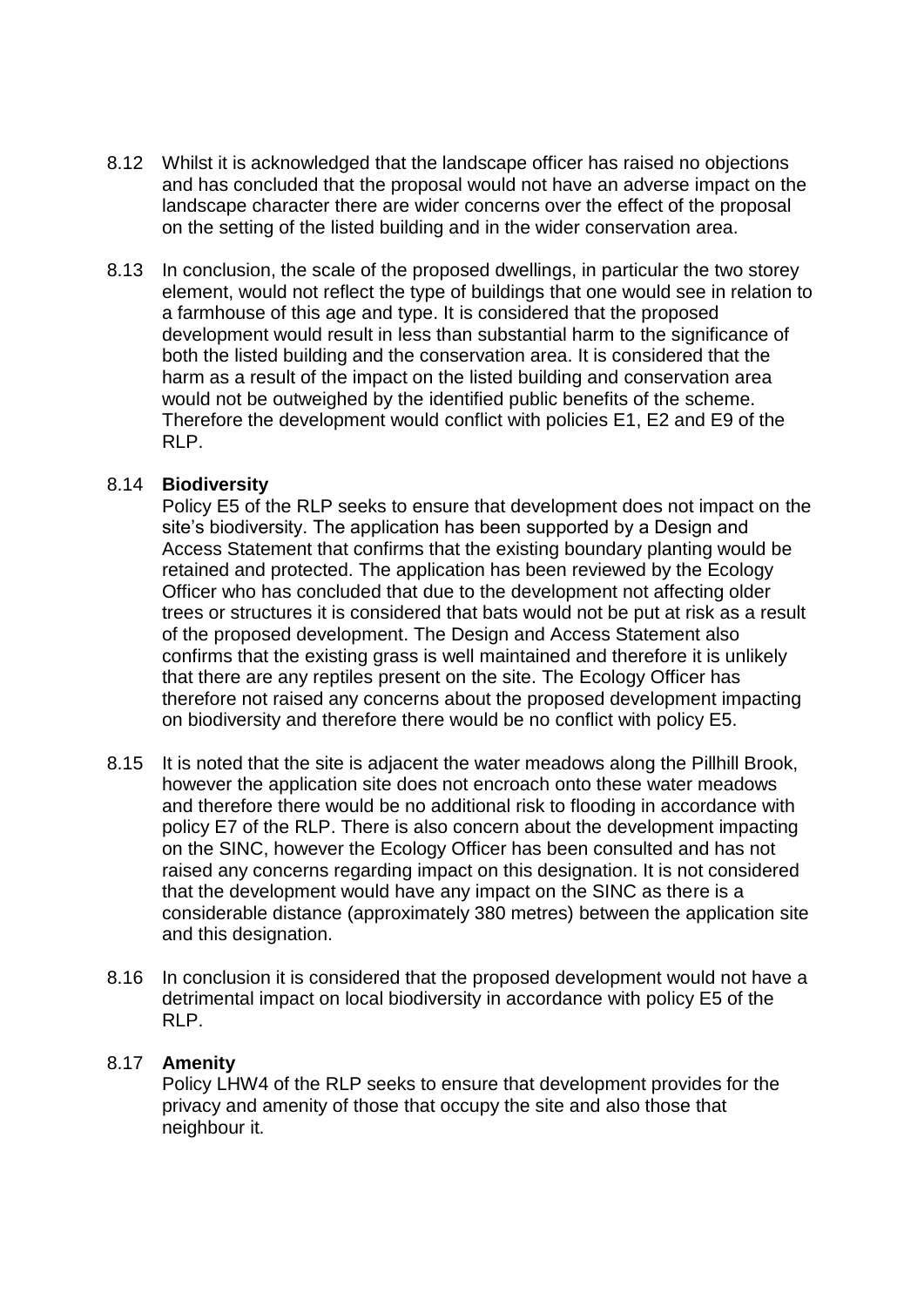### 8.18 Impact on Bury Hill Farmhouse

The most affected neighbour by the proposed development is Bury Hill Farmhouse. The proposed two storey block would be located approximately 8 metres from this neighbour. Within the elevation facing Bury Hill Farmhouse there would be ground floor and first floor windows serving kitchens, utility rooms, bedrooms and bathrooms. These windows have the potential to result in overlooking towards Bury Hill Farmhouse, however there is existing tall and mature planting along the boundary which would screen the development from this viewpoint to an acceptable degree. Further to this the outlook from this neighbour would not be affected as the bulk of the proposed building would face onto the rear of the garage and the access.

## 8.19 Impact on Bury Hill Farm

It is not considered that there would be any unacceptable levels of overlooking from the proposed dwellings towards the neighbouring properties at Bury Hill Farm, and in particular no. 5 Bury Hill Farm. There are no windows proposed in the rear elevation of the single storey block and only one ground floor window to serve a W.C. in the two storey block. It is considered that as this  $2^{nd}$ floor window would serve a W.C. so it would be obscurely glazed and this would therefore mitigate any overlooking.

### 8.20 Impact on future occupiers of the proposed dwellings

The proposed dwellings have been arranged so that there is no mutual overlooking between plots. For example, the southern block where it is arranged as an L-shaped building there are no windows on the rear elevation of the single storey part that would have oblique views to the two storey wing. The policy also requires that private amenity space is provided that is proportionate to the size of the dwellings proposed. The dwellings would be arranged in an L-shape arrangement with communal gardens set within the buildings which would provide communal seating area and landscaped gardens. It is considered that the amount of amenity space proposed would be in proportion to the size of the dwellings proposed and in accordance with policy LHW4 of the RLP.

8.21 In conclusion it is considered that the proposed development would not result in an adverse impact on the amenity and privacy of the future occupants or those that neighbour the site. It would also provide for sufficient amenity space that would be proportionate to the size of the dwellings. The proposed development would therefore accord with the requirements of policy LHW4 of the RLP.

# 8.22 **Highways and Parking**

Policy T1 of the RLP seeks to ensure that development can be accessed safely and efficiently. The proposed development would be accessed from an existing access off Sam White's Hill. The Highways Engineer has reviewed the proposal and confirmed that there are sufficient visibility splays available at this junction to ensure that the site can be accessed safely and efficiently. They have also advised that the site layout would mean that vehicles would be able to access, egress and turn within the site in a safe and efficient manner in accordance with policy T1.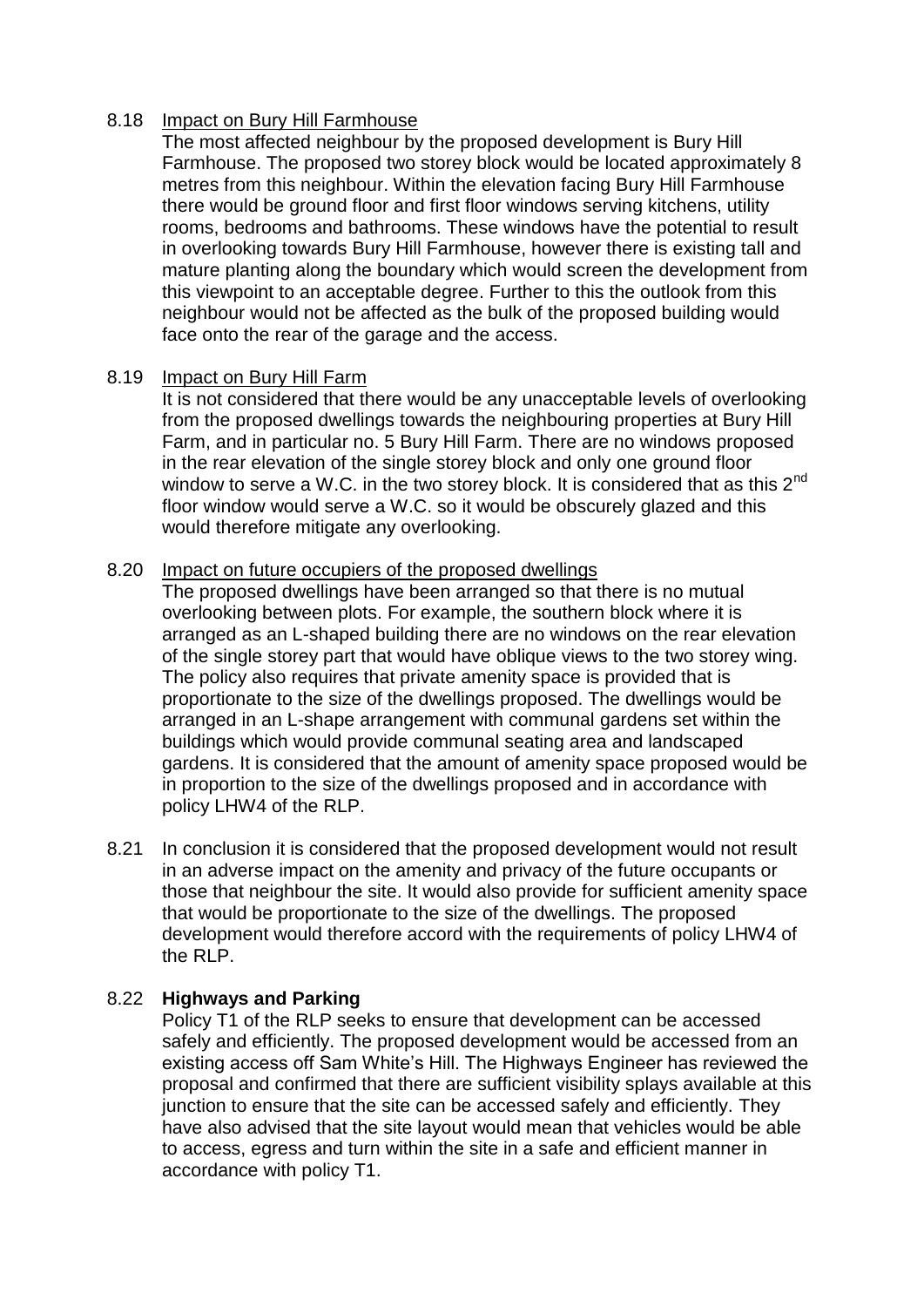- 8.23 The applicant has confirmed that bins would be collected at the access from Sam Whites Hill. This has been reviewed by the Highways Officer who has confirmed that this arrangement would be unacceptable as it would involve drag distances of greater than 30 metres, and added to this the gradient of the route would be inappropriate and not in accordance with the guidance within the Manual for Streets. Therefore the proposal would not fully comply with policy T1 as it would not provide safe and efficient access.
- 8.24 Policy T2 of the RLP requires that development provides sufficient parking in accordance with the minimum parking standards as set out in Annex G of the RLP. The proposed development comprises of a mixture of 4 two bedrooms and 2 one bedroom dwellings. This would require a total of 10 car parking spaces. The application details show that a total of 11 car parking spaces would be provided for which would exceed the standard. The proposal would therefore be in accordance with policy T2 of the RLP.
- 8.25 In summary, whilst the development would be served by an access that would mean the site would be accessed safely and efficiently in accordance with T1 and it would be served by sufficient parking in accordance with T2; the proposal would not accord with policy T1 as the drag distance for refuse collection would be in excess of the guidance and would result in an access that would not be safe or efficient for users of the site and refuse collection operatives.

### 8.26 **Nitrate Neutrality**

There are high levels of nitrogen and phosphorous in the water environment of the Solent caused by wastewater and this is causing dense mats of algae which are harmful to protected habitats and bird species within the Solent. Natural England's advice of June 2020 states:

"The Solent water environment is internationally important for its wildlife and is protected under the Water Environment Regulations and the Conservation of Habitats and Species Regulations as well as national protection for many parts of the coastline and their sea."

"There is uncertainty as to whether new growth will further deteriorate designated sites. This issue has been subject to detailed work commissioned by local planning authorities (LPAs) in association with Natural England, Environment Agency and water companies. This strategic work, which updates early studies, is on-going. Until this work is complete, the uncertainty remains and the potential for future housing developments across the Solent region to exacerbate these impacts creates a risk to their potential future conservation status."

Natural England advises "...local authorities to be precautionary as possible when addressing uncertainty and calculating nutrient budgets."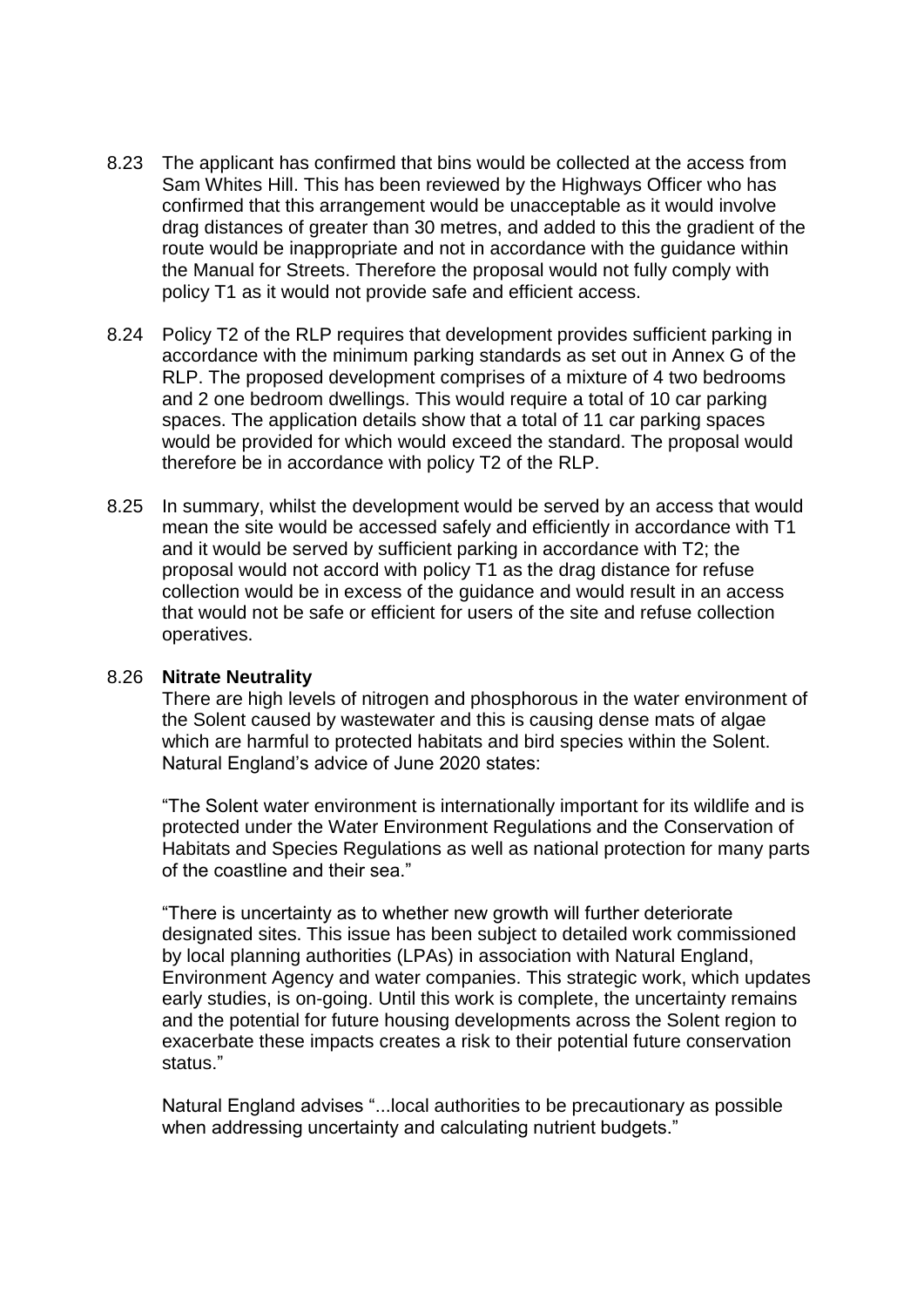- 8.27 One solution is to ensure that developments achieve nutrient neutrality where an individual scheme would not add to nutrient budgets. The proposed development would result in an increase in nutrients and the application states that 0.22 ha of agricultural land would be required to be taken out of production as mitigation for this increase. However no details have been provided within the application of where this land is located, what it is currently used for and whether it is within the Test Valley Borough boundaries. Furthermore no Section 106 agreement has been entered into the secure this mitigation land in perpetuity.
- 8.28 The proposal would conflict with policies E5 and E8 which seek to protect the natural environment and prevent pollution, as no mitigation has been secured to address the additional nitrates as a result of the development as proposed. Therefore the development would not accord with the guidance from Natural England and the proposal would be contrary to policies E5 and E8 of the RLP.

### 8.29 **Other Issues**

It is noted that third party correspondence has been received concerned about the impact that the proposed development may have on flooding. The application site is located within flood zone 1 which is the area in which there is the least probability of flooding and therefore it is not considered that the proposed development would result in an increase in the risk of flooding.

### 9.0 **CONCLUSION**

- 9.1 The proposed development would accord with policies LHW4 and T2 in terms of its impact on residential amenity and parking.
- 9.2 However the proposal would result in harm to the listed building and conservation area, and would therefore be contrary to policy E1, E2 and E9 of the RLP. Furthermore the development would result in an increase in nutrients discharging into the Solent and insufficient information has been provided to demonstrate how this would be mitigated and no legal agreement has been entered into to secure mitigation. The development would therefore be contrary to policies E5 and E8 of the RLP. Furthermore the development would not fully accord with policy T1 as the arrangements for refuse collection would not be safe and efficient.

### 10.0 **RECOMMENDATION**

### **REFUSE for the reasons:**

**1. Insufficient information has been provided in relation to waste water created from the proposed development to demonstrate that the development would achieve nutrient neutrality. Without this there would be an unreasonable likelihood of harm caused to the Solent's protected habitats and bird species. The development thereby conflicts with policies E5 and E8 of the Test Valley Borough Revised Local Plan 2016.**